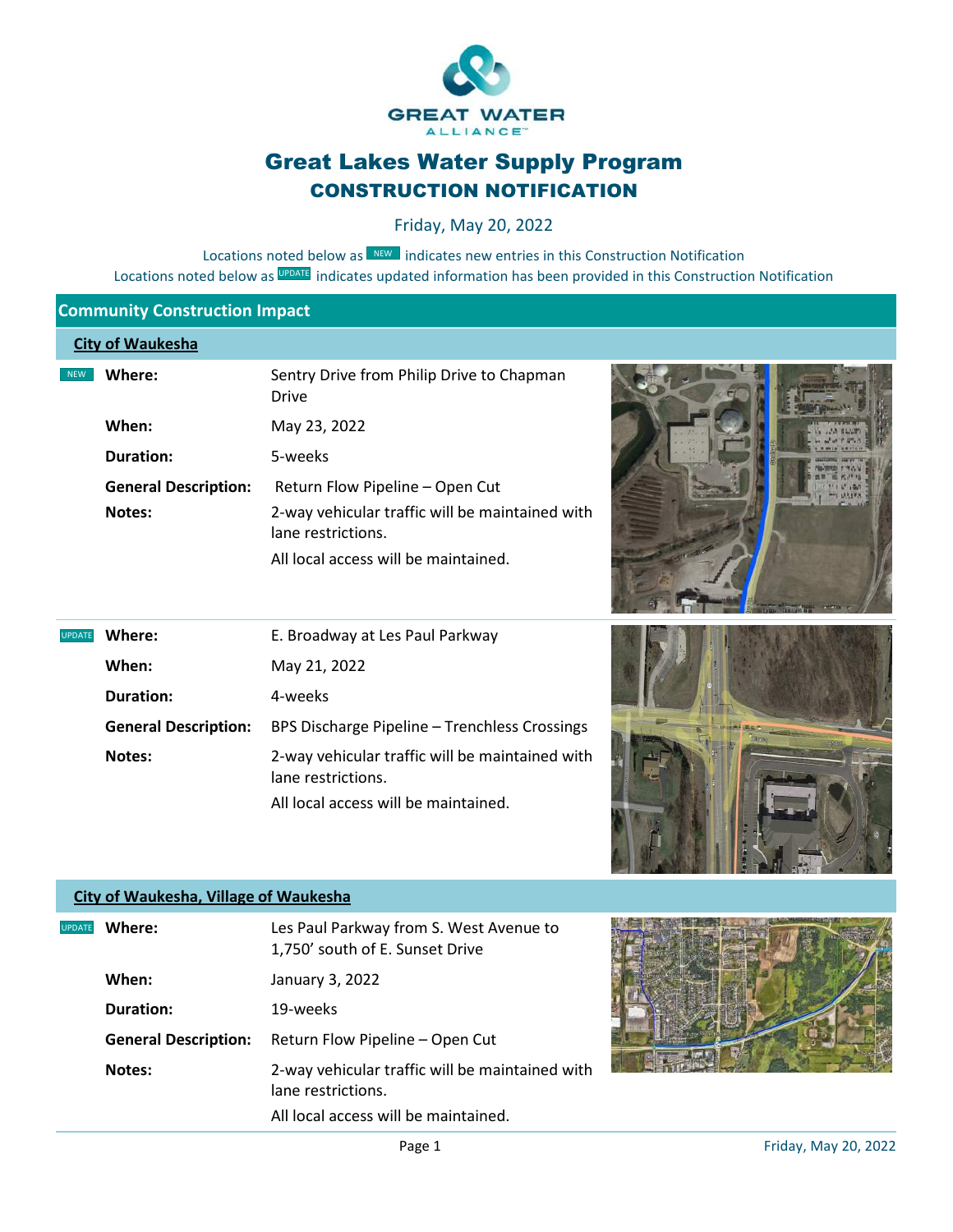| <b>UPDATE</b> | Where:                      | Les Paul Parkway from 1,750 south of E.<br>Sunset Drive to E. Sunset Drive                |              |
|---------------|-----------------------------|-------------------------------------------------------------------------------------------|--------------|
|               | When:                       | December 8, 2021                                                                          |              |
|               | <b>Duration:</b>            | 25-weeks                                                                                  |              |
|               | <b>General Description:</b> | Return Flow Pipeline - Trenchless Crossing &<br>Open Cut                                  |              |
|               | Notes:                      | 2-way vehicular traffic will be maintained with<br>lane restrictions on Les Paul Parkway. |              |
|               |                             | All local access will be maintained.                                                      |              |
|               | <b>City of New Berlin</b>   |                                                                                           |              |
| <b>UPDATE</b> | Where:                      | WisDOT I-43 from Racine Court to East of<br>Calhoun Road                                  |              |
|               | When:                       | April 11, 2022                                                                            |              |
|               | <b>Duration:</b>            | 9-weeks                                                                                   |              |
|               | <b>General Description:</b> | Return Flow Pipeline - Open Cut & Trenchless<br>Crossings                                 |              |
|               | Notes:                      | All local access will be maintained I-43.                                                 |              |
| <b>UPDATE</b> | Where:                      | Moorland Road from Westridge Drive to<br><b>College Avenue</b>                            |              |
|               | When:                       | May 16, 2022                                                                              |              |
|               | <b>Duration:</b>            | 4-Weeks                                                                                   |              |
|               | <b>General Description:</b> | Return Flow Pipeline - Open Cut Restoration                                               | Waukeshattir |
|               | Notes:                      | 2-way traffic will be maintained with lane<br>restrictions and flagging.                  |              |
|               |                             | All local access will be maintained.                                                      |              |

H R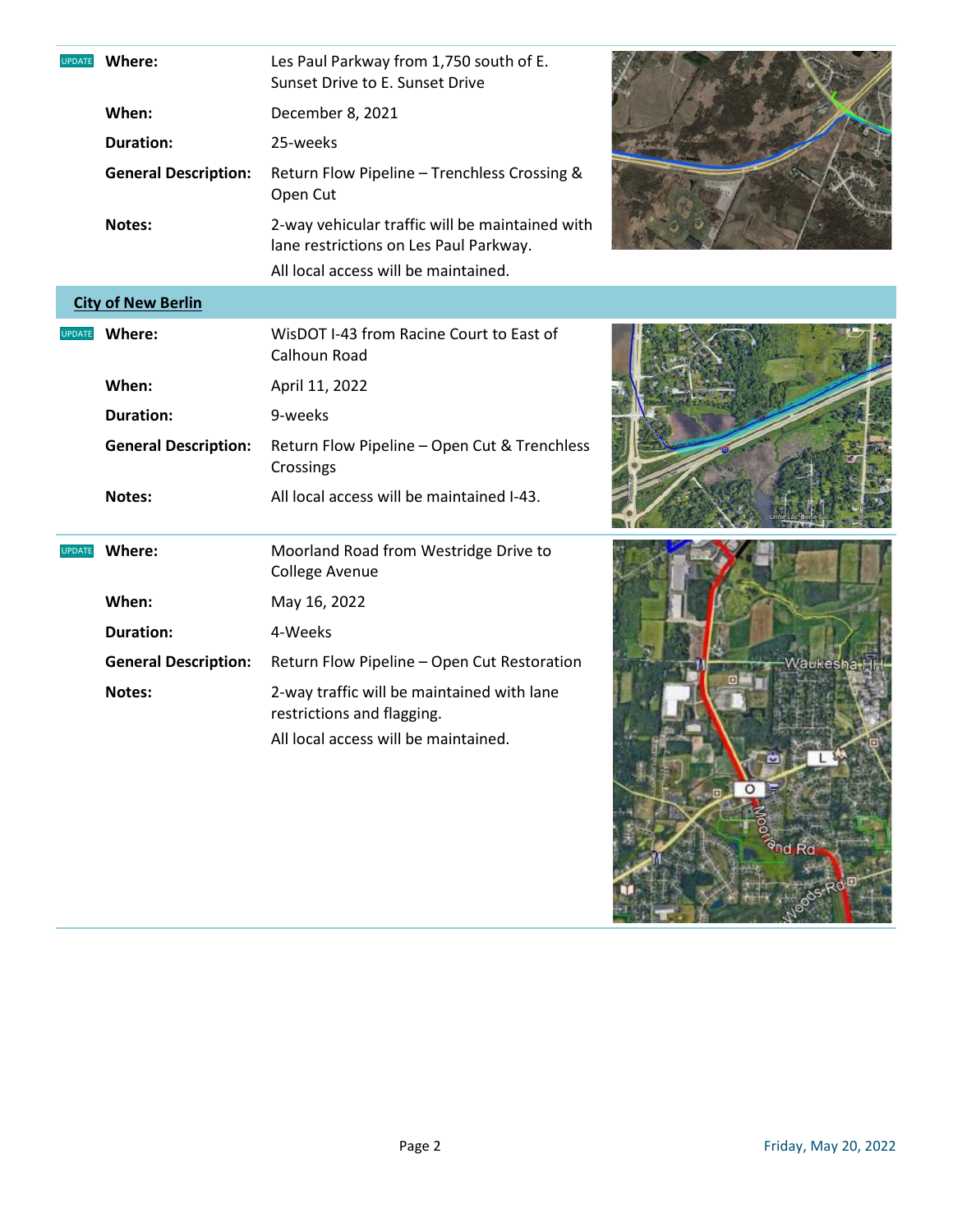## **City of Muskego**

| <b>UPDATE</b> | Where:                      | Moorland Road from College Avenue to<br>Janesville Road                  |
|---------------|-----------------------------|--------------------------------------------------------------------------|
|               | When:                       | May 9, 2022                                                              |
|               | <b>Duration:</b>            | 4-weeks                                                                  |
|               | <b>General Description:</b> | Return Flow Pipeline - Open Cut Restoration                              |
|               | Notes:                      | 2-way traffic will be maintained with lane<br>restrictions and flagging. |
|               |                             | All local access will be maintained.                                     |





| Where:<br><b>UPDATE</b><br>Road |                             | Moorland Road from Janesville Road to Woods                                                                                                                                         |  |
|---------------------------------|-----------------------------|-------------------------------------------------------------------------------------------------------------------------------------------------------------------------------------|--|
|                                 | When:                       | May 9, 2022                                                                                                                                                                         |  |
|                                 | <b>Duration:</b>            | 4-weeks                                                                                                                                                                             |  |
|                                 | <b>General Description:</b> | Return Flow Pipeline - Open Cut Restoration                                                                                                                                         |  |
|                                 | Notes:                      | Moorland Road from Sandalwood Drive to<br>Woods Road will be closed to southbound<br>through traffic, on June 1 <sup>st</sup> for 2-weeks.<br>See greatwateralliance.com for detour |  |
|                                 |                             | information.<br>Local traffic will be maintained with lane<br>restrictions and flagging.<br>All local access will be maintained.                                                    |  |
|                                 |                             |                                                                                                                                                                                     |  |
| <b>UPDATE</b>                   | Where:                      | Durham Drive from Schultz Lane to<br><b>Hawks Trail</b>                                                                                                                             |  |
|                                 | When:                       | March 7, 2022                                                                                                                                                                       |  |
|                                 | <b>Duration:</b>            | 10-weeks                                                                                                                                                                            |  |
|                                 | <b>General Description:</b> | Return Flow Pipeline - Open Cut Restoration                                                                                                                                         |  |

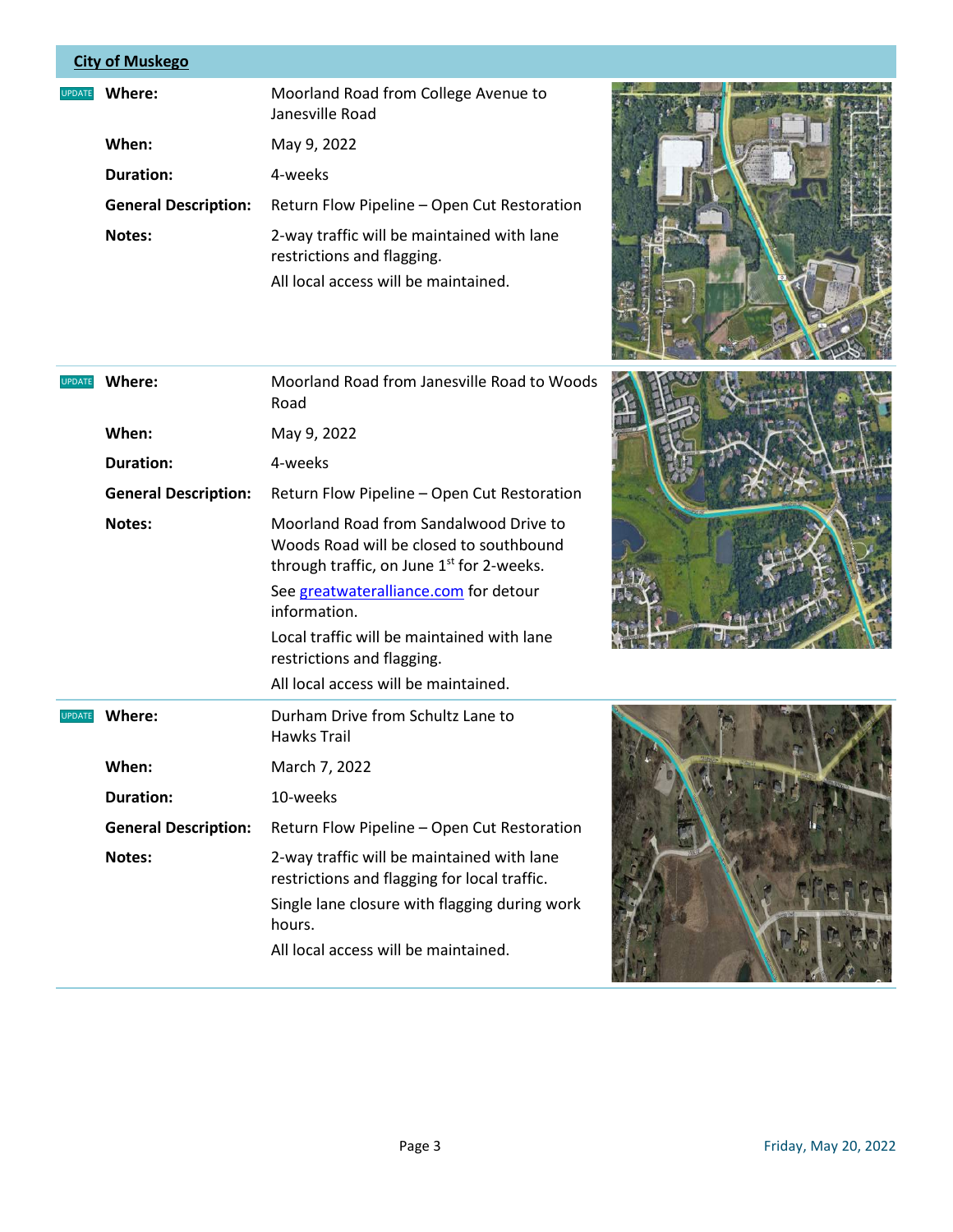**UPDATE** Where:

**Where:** N. Cape Road from Boxhorn Drive to Ryan Road **When:** May 11, 2022

**Duration:** 1-week

**General Description:** Return Flow Pipeline – Water Service Repairs **Notes:** 2-way traffic will be maintained with lane restrictions and flagging. All local access will be maintained.



### **City of Franklin, Milwaukee County**

| <b>UPDATE</b>                   | Where:                      | W. Ryan Road from W. Loomis Rd. to 92nd<br><b>Street</b>                                                         |
|---------------------------------|-----------------------------|------------------------------------------------------------------------------------------------------------------|
|                                 | When:                       | February 28, 2022                                                                                                |
|                                 | <b>Duration:</b>            | 13-weeks                                                                                                         |
|                                 | <b>General Description:</b> | Return Flow Pipeline - Open Cut                                                                                  |
|                                 | Notes:                      | 2-way traffic will be maintained with lane<br>restrictions and flagging.<br>All local access will be maintained. |
| Where:<br><b>UPDATE</b><br>Road |                             | Ryan Road from 92 <sup>nd</sup> Street to St. Martins                                                            |
|                                 | When:                       | March 21, 2022                                                                                                   |
|                                 | <b>Duration:</b>            | 8-weeks                                                                                                          |
|                                 | <b>General Description:</b> | Return Flow Pipeline - Trenchless Crossing                                                                       |
|                                 | <b>Notes:</b>               | 2-way traffic will be maintained with lane<br>restrictions and flagging.                                         |
|                                 |                             | All local access will be maintained.                                                                             |
|                                 | Where:                      | Ryan Road (STH 100) from St. Martins Road to<br>Root River (west of 60 <sup>th</sup> Street)                     |
|                                 | When:                       | March 7, 2022                                                                                                    |
|                                 | Duration:                   | 8-weeks                                                                                                          |
|                                 | <b>General Description:</b> | Return Flow Pipeline - Open Cut                                                                                  |
|                                 | Notes:                      | 2-way traffic will be maintained with lane<br>restrictions.                                                      |
|                                 |                             | All local access will be maintained.                                                                             |





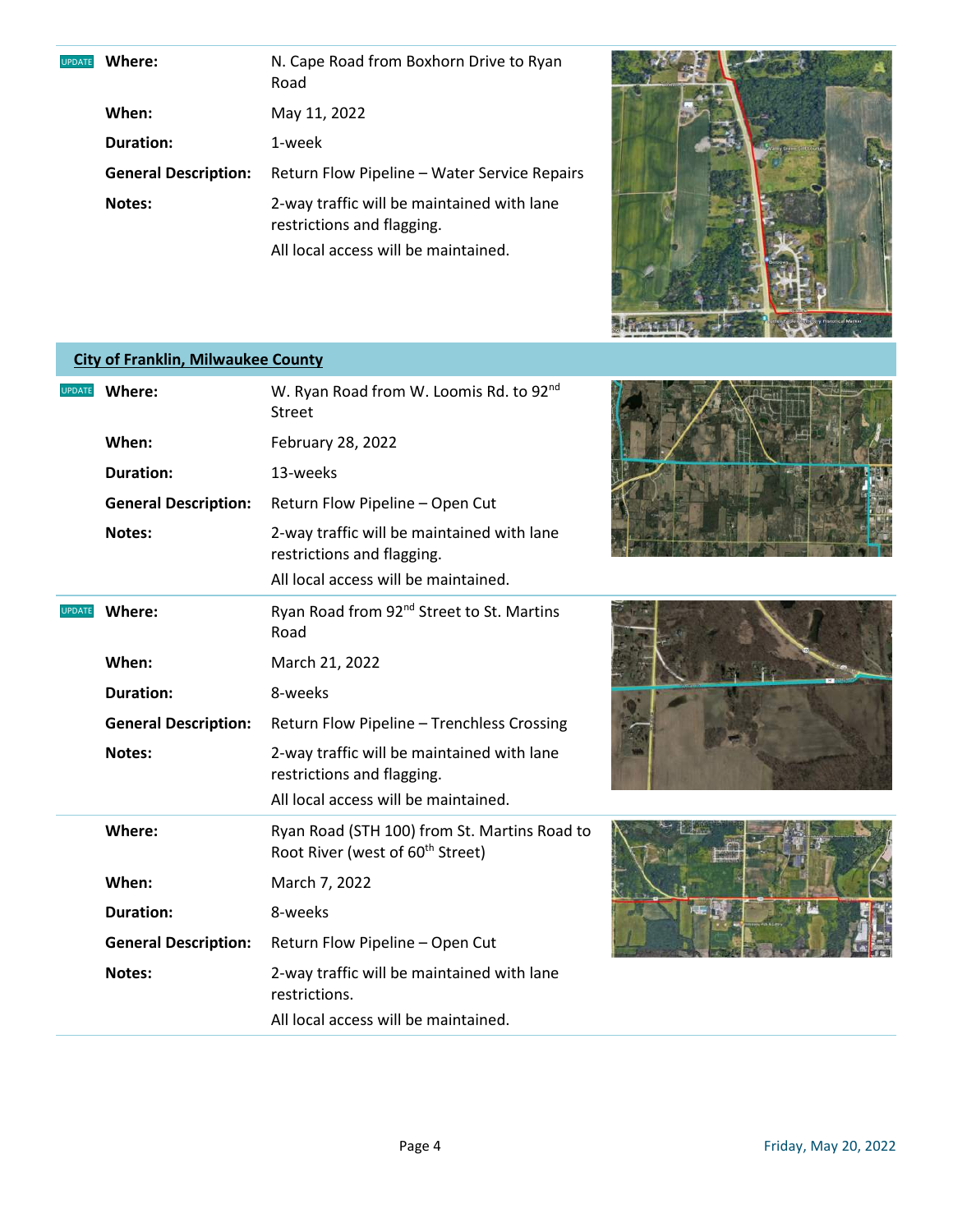| Ryan Road (STH 100) at Root River (west of<br>Where:<br><b>UPDATE</b><br>60 <sup>th</sup> Street)<br>Summer 2022<br>When:<br><b>Duration:</b><br>TBD.<br><b>MATIQUES DR</b><br><b>General Description:</b><br>Return Flow Pipeline - Trenchless Crossing |  |
|----------------------------------------------------------------------------------------------------------------------------------------------------------------------------------------------------------------------------------------------------------|--|
| 2-way traffic will be maintained with lane<br>Notes:<br>restrictions.<br>All local access will be maintained.                                                                                                                                            |  |
| Where:<br>60 <sup>th</sup> Street from Ryan Road (STH 100) to<br>Oakwood Road                                                                                                                                                                            |  |
| When:<br>April 11, 2022                                                                                                                                                                                                                                  |  |
| <b>Duration:</b><br>6-weeks                                                                                                                                                                                                                              |  |
| <b>General Description:</b><br>Return Flow Pipeline - Restoration                                                                                                                                                                                        |  |
| 53132<br>2-way traffic will be maintained with lane<br>Notes:<br>restrictions.<br>All local access will be maintained.                                                                                                                                   |  |

| Where:    | Oakwood Road                                                        |
|-----------|---------------------------------------------------------------------|
| When:     | May 17, 2021                                                        |
| Duration: | 28-months                                                           |
|           | <b>General Description:</b> Return Flow Pipeline – Outfall Building |



| <b>City of West Allis</b>   |                                                                                 |  |
|-----------------------------|---------------------------------------------------------------------------------|--|
| Where:                      | W. Oklahoma Avenue from 124 <sup>th</sup> Street to<br>108 <sup>th</sup> Street |  |
| When:                       | Spring 2022                                                                     |  |
| <b>Duration:</b>            | TBD.                                                                            |  |
| <b>General Description:</b> | Water Supply Pipeline - Open Cut and<br><b>Trenchless</b>                       |  |
| Notes:                      | All local access will be maintained.                                            |  |